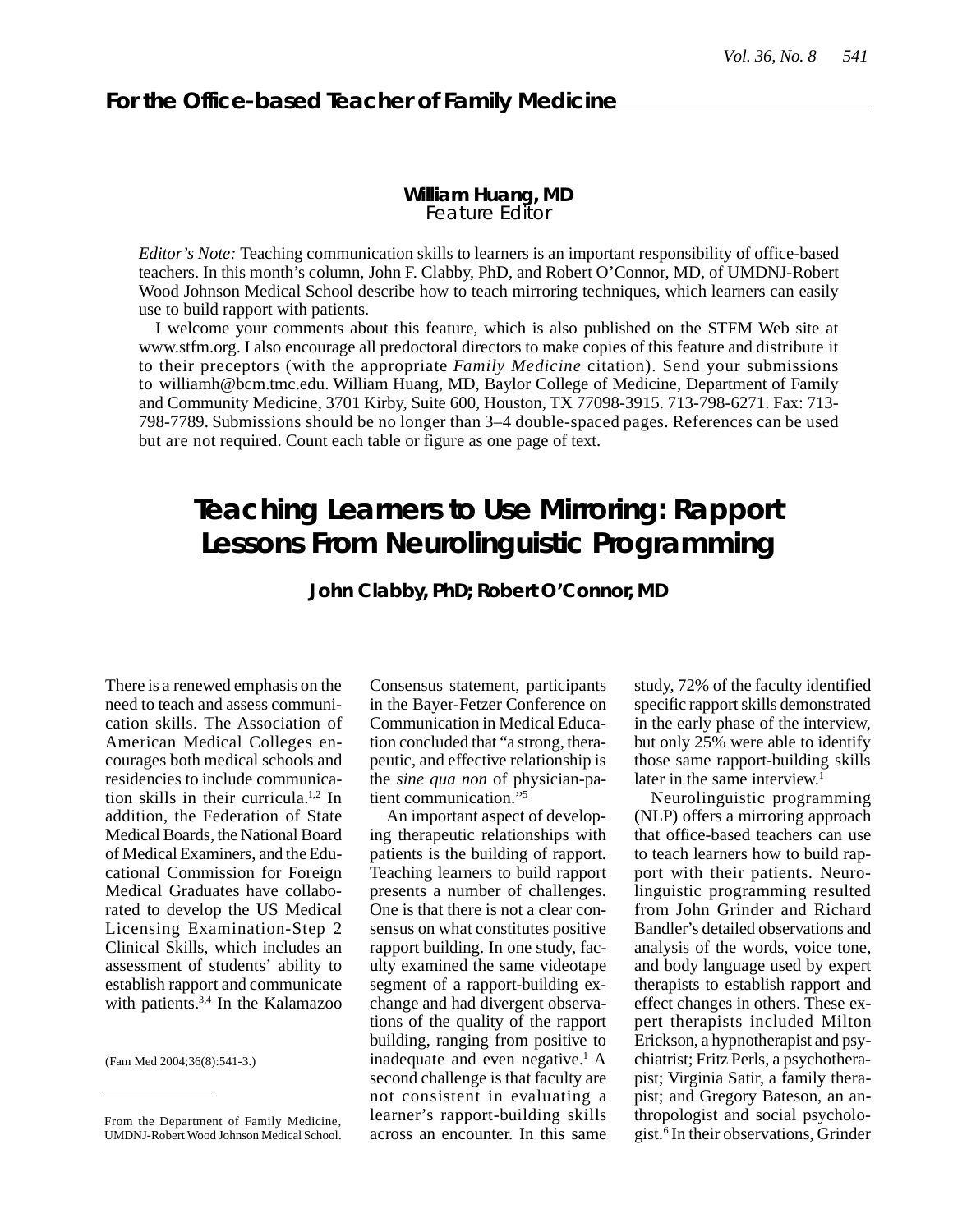and Bandler noted that Ms Satir matched her predicates (verbs, adverbs, and adjectives) to those used by her clients.<sup>7</sup> Further study revealed that such mirroring was common to the artistry used by all four experts in communication. Mirroring techniques, both physical and verbal, can easily be adapted into the methods in which learners interview patients and take their histories.

### **Physical Mirroring**

As a post-polio patient, Dr Erickson was severely restricted in his movements, yet as a physician, he was a master at building rapport by subtly mirroring his patients' body language. In mirroring his patients, he would not directly imitate the patient but would simply tilt his head at an angle similar to the angle of his patient's and/or respond with body movements comparable to those performed by the patient. It is important for the learner to understand the difference between imitating and mirroring. In response to the patient who crosses his/her left leg over the right, the imitator will duplicate the patient's movement by crossing his/her left leg over his/her right. However, the physician practicing physical mirroring will do the opposite by crossing the right leg over the left, as if the patient was looking in a mirror. In teaching learners to use physical mirroring techniques, office-based teachers should remind learners that a key aspect of physical mirroring is to be subtle and inexact since being obvious may decrease rapport. Therefore, the physician's mirroring should lag behind the patient by a few seconds to several minutes.

#### **Verbal Mirroring**

In casual conversation outside the office, doctors often nod their heads and say "Okay," "I see," "Uh huh," etc. When they repeatedly use this in the office to confirm they have heard what the patient just said, they may appear disingenuous and lose a valuable opportunity to build rapport. In contrast, some degree of quietness on the part of the physician can be soothing. In addition, maintaining an appropriate amount of eye contact that is considered respectful in the patient's culture may demonstrate the doctor's interest in the patient.

In addition to these helpful interview techniques, there is more to the teaching of verbal mirroring. It is important for the learner to understand the difference between paraphrasing and verbal mirroring. Paraphrasing involves editing and summarizing the patient's words and, therefore, it risks distorting what the patient says. Verbal mirroring occurs when the physician approximates the patient's voice tone and repeats the patient's last few words or word and occasionally uses a slight questioning inflection. This mirroring process avoids distorting the patient's words and encourages the patient to say more.

The usefulness of verbal mirroring can be demonstrated by considering how a physician interviews a patient who presents with a cough. An interview in which the physician simply nods his/her head or states "Okay" may go as follows:

Doctor: Do you have any major medical problems?

Patient: No, I'm pretty healthy.

Doctor: Okay. (and/or head nod) Ever have any surgeries?

Patient: Never.

Doctor: Okay. (and/or head nod) Do you have any allergies to medicine?

Patient: Not that I know of.

Doctor: Okay. (and/or head nod). Do you smoke any cigarettes?

Patient: Oh, my goodness, no. Never.

Doctor: Okay. (and/or head nod). Do you drink any alcohol?

 The patient sees the same slight head nods and hears the same "Okay" to questions about allergies, smoking, and alcohol use. Up to this point, the doctor may appear more standing the patient's real concern. Now assume this doctor uses physical and verbal mirroring with a questioning inflection of his/her

voice tone. This encounter may go as follows:

Doctor: Do you have any major medical problems?

Patient: No, I'm pretty healthy.

Doctor: You're pretty healthy. (pause) Ever have any surgeries?

Patient: No . . . never.

Doctor: Never? (pause) Do you have any allergies to medicine?

Patient: None that I know of.

Doctor: None. (pause) Do you smoke any cigarettes?

Patient: Oh, my goodness, no. Never.

Doctor: Never? (pause)

Patient: Never. My father was just diagnosed with lung cancer, and he smoked all his life.

This is an example of how mirroring can lead to better rapport and more-effective communication with the patient. When the patient says, "Oh, my goodness, no. Never," the doctor has no idea why the word "never" was used. By physically mirroring and then saying the word "never" and pausing, it reminds the patient of the emotion underlying him/her to say "never." This creates an opportunity for the patient to explain if the "never" was significant. When the patient elaborates by disclosing his/ her father's diagnosis of lung cancer, the interview becomes infinitely more productive.

#### **Conclusions**

Office-based teachers can easily teach learners to include physical and verbal mirroring techniques in their patient encounters since it requires only a slight adjustment on the part of the physician. Although patients may give benign answers for many questions, the use of this approach will enable the learner to discover information and emotions that are critical to patients' care. As